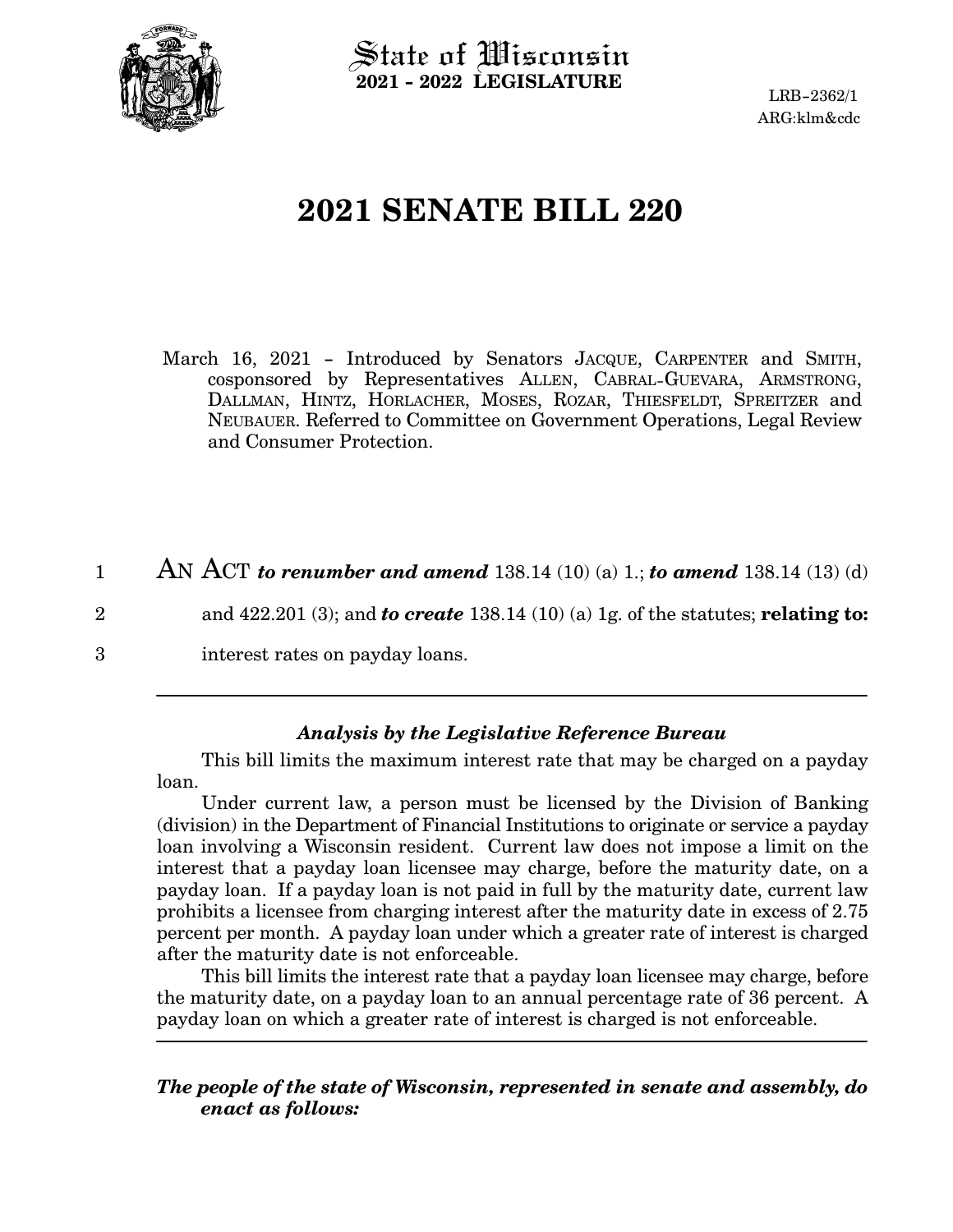2021 - 2022 Legislature - 2 - LRB-2362/1

## **SENATE BILL 220 SECTION** 1

| $\mathbf{1}$            | <b>SECTION 1.</b> 138.14 (10) (a) 1. of the statutes is renumbered 138.14 (10) (a) 1r.         |
|-------------------------|------------------------------------------------------------------------------------------------|
| $\boldsymbol{2}$        | and amended to read:                                                                           |
| $\boldsymbol{3}$        | 138.14 (10) (a) 1r. Except as provided in Subject to subd. 2. and sub. $(12)$ (b),             |
| $\overline{\mathbf{4}}$ | this section imposes no limit on the interest that a licensee may not charge before the        |
| $\overline{5}$          | maturity date of an annual percentage rate of interest greater than 36 percent on a            |
| 6                       | payday loan.                                                                                   |
| 7                       | <b>SECTION 2.</b> 138.14 (10) (a) 1g. of the statures is created to read:                      |
| 8                       | 138.14 (10) (a) 1g. For purposes of this paragraph, "annual percentage rate"                   |
| $9\phantom{.0}$         | shall be determined consistent with the provisions of section 107 of the federal Truth         |
| 10                      | in Lending Act, 15 USC 1606, and federal Regulation Z adopted under that act, 12               |
| 11                      | CFR 226.                                                                                       |
| 12                      | <b>SECTION 3.</b> 138.14 (13) (d) of the statutes is amended to read:                          |
| 13                      | 138.14 (13) (d) No payday loan, wherever made, for which a greater rate or                     |
| 14                      | amount of interest than is allowed under sub. $(10)(a)$ 2. has been contracted for or          |
| 15                      | received, may be enforced in this state, and every person in any way participating             |
| 16                      | therein in this state shall be subject to this section. If a licensee makes an excessive       |
| 17                      | charge of such interest as the result of an unintentional mistake, but upon demand             |
| 18                      | makes correction of such mistake, the loan shall be enforceable and treated as if no           |
| 19                      | violation occurred at the agreed rate. Nothing in this paragraph shall limit any               |
| 20                      | greater rights or remedies afforded in chs. 421 to 427 to a customer in a consumer             |
| 21                      | credit transaction.                                                                            |
| 22                      | <b>SECTION 4.</b> 422.201 (3) of the statutes is amended to read:                              |
| 23                      | 422.201 (3) For Notwithstanding sub. (2), for licensees under s. 138.09 or                     |
| 24                      | 138.14 or under ss. $218.0101$ to $218.0163$ , the finance charge <u>or rate of interest</u> , |